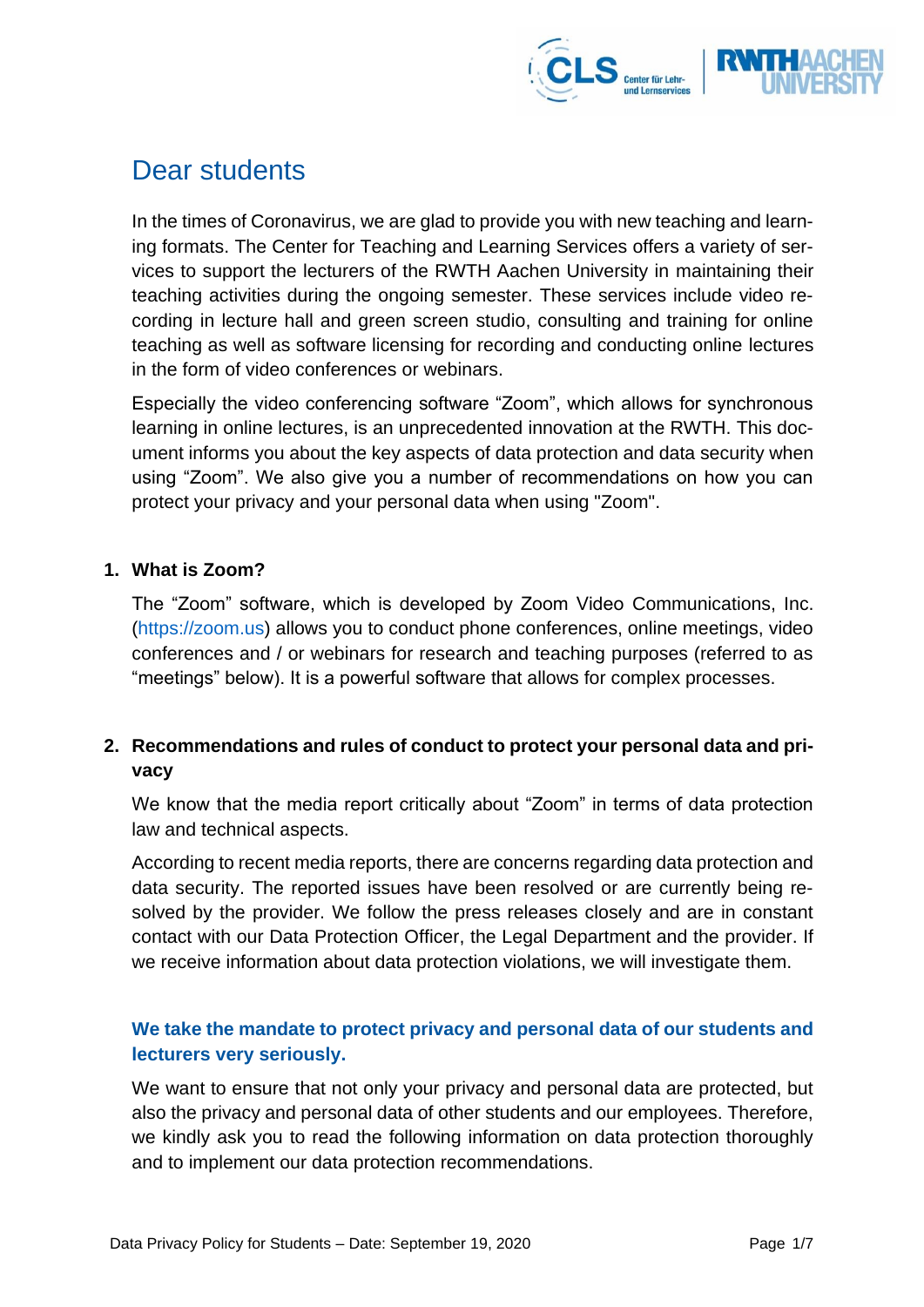In this document, you will find some information on data protection with regard to "Zoom". With this information, we want to make you aware of the situation and encourage you to participate in the protection of your privacy and personal data. Please note, first of all, that you can use the system without indicating your real data.

## **a) How to install "Zoom"**

You can use "Zoom" either in the Client software or in the browser. The use of the Client software requires a previous installation on your terminal device. Using the tool in the browser, on the other hand, is possible without installation. The Client software is available for terminal devices with Windows, MacOS, Android, iOS, and iPadOS [\(https://zoom.us/download\)](https://zoom.us/download). The latest update has fixed known security gaps in the Client software.

## **b) How to use "Zoom"**

You do not need to create an account or sign in to the provider's website [\(https://zoom.us/\)](https://zoom.us/) to join lectures that are held in "Zoom". You can participate in all "Zoom" meetings without registering or signing in to the website. Participation in RWTH "Zoom" meetings is not affected if you do not register or sign in.

In the beginning or during a meeting, you may be requested to enter a name and an email address. The RWTH does not oblige you to indicate your real name or a valid email address. Participation in RWTH "Zoom" meetings is not affected if you indicate an incorrect name or an invalid email address.

You can use the Client software or your browser to participate in a lecture that is held in "Zoom". The use of "Zoom" in your browser does not require a previous installation. However, this option has fewer features and is less user-friendly. For further information, please visit the websites of Zoom Video Communications, Inc.: [https://support.zoom.us/hc/en-us/articles/214629443-Zoom-web-client.](https://support.zoom.us/hc/en-us/articles/214629443-Zoom-web-client)

If you use "Zoom" without otherwise transmitting data (e.g., by registering or using the contact form), the following technically necessary and non-personal data may possibly be collected via server log files. These so-called **"traffic and usage data"** include:

- IP address
- Date and time
- Name and URL of retrieved file
- Website from which access is made (referrer URL)
- Access status / HTTP status code
- Browser type
- Language and version of browser software
- Operating system, etc.
- Cookies (see section 7.)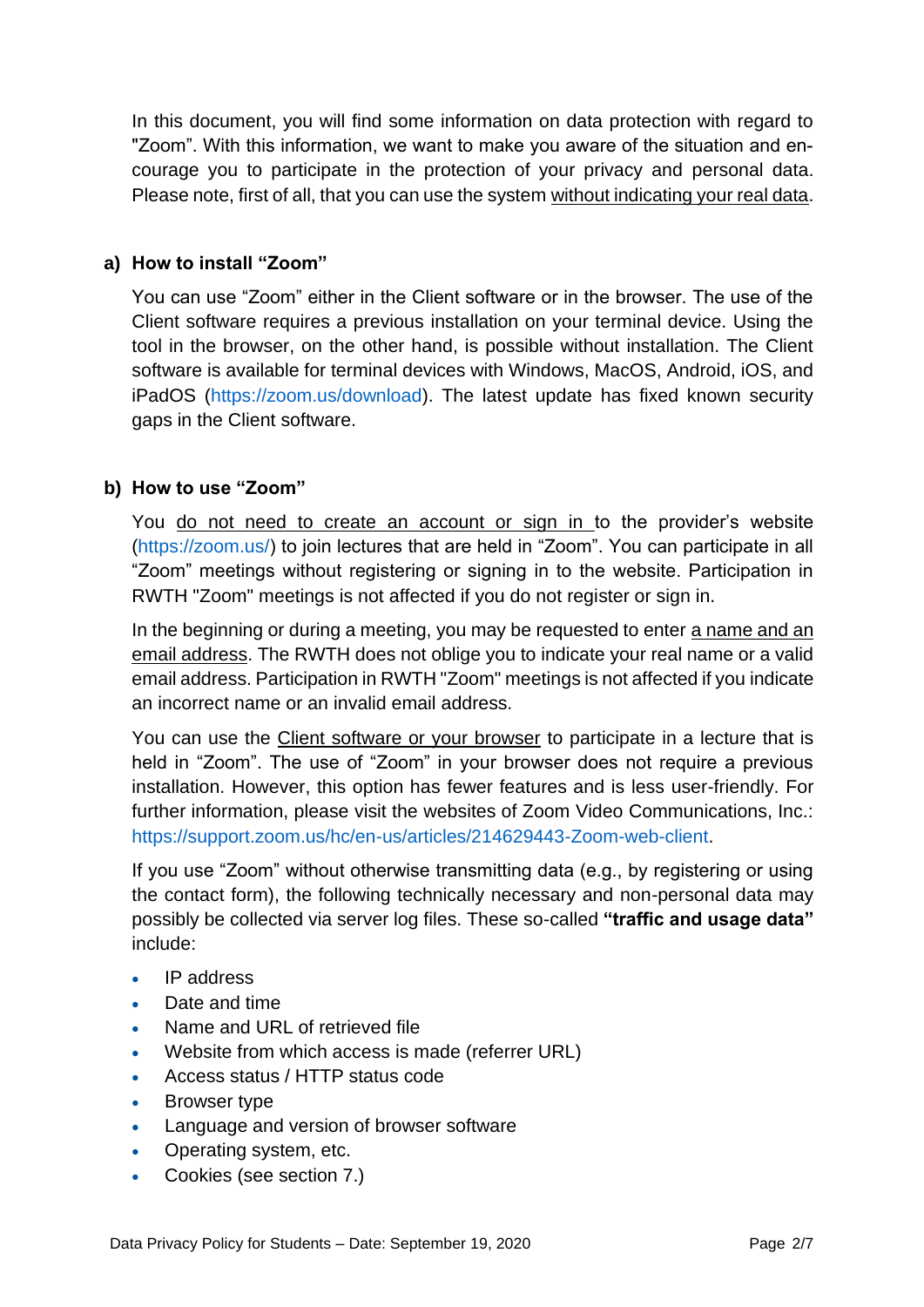In addition, data may be transmitted when you use specific "Zoom" features during a meeting. These so-called **"functional data"** include:

- Name and email address (you do not need to indicate your real name and email address; please read the recommendations in section 1.)
- Texts (e.g., chat, feedback, questions & answers)
- Video data
- Audio / voice data
- Reactions of participants ("raise hand", "clap", emojis, etc.)
- Self-selected names, avatar images and screen backgrounds of the participants
- Screen content as part of screen sharing

When using the features of "Zoom", it is therefore possible for personal data to be affected, e.g., if you activate your video camera in your home or write the real name of other people in the text chat. To avoid any violation of your rights and also any violation of other students' or employees' rights, we ask you to limit the transmission of such data to an absolute minimum.

If you log in to Zoom using the RWTH single sign-on, your first name, last name, email address and your employee / student status will be transmitted in any case.

## **c) Rules of conduct**

Please adhere to the following rules of conduct to ensure that your data is protected during the usage of "Zoom":

- In the beginning or during a meeting, you may be requested to enter your name and your email address. In general, you are not obliged to indicate your real name or a valid email address. You can therefore use a pseudonym of your choice and any email address, even one that is not valid. If you log in via Single-Sign-On, your first and last name stored in the RWTH Identity Management as well as your email address will be transmitted.
- You can use an avatar image in a meeting. In lectures that do not require class attendance, you are not obliged to post your photograph.
- You can manually disable the transmission of your video and audio data, e.g., by deactivating this feature in the software or by covering the camera on your terminal device.
- Lecturers can ask you to activate your video and audio transmission or to use your avatar image only in lectures that require class attendance. If you refuse to do so, you may not be able to attend the lecture and be evaluated.
- Without prior approval of the persons concerned, it is prohibited to make video and audio recordings of students and employees of the university. Our employees will not make any recordings without prior approval of the persons concerned.
- When you actively participate in a "Zoom" lecture, e.g., by saying or writing something, functional data referred to in 2b) will be stored. You can control the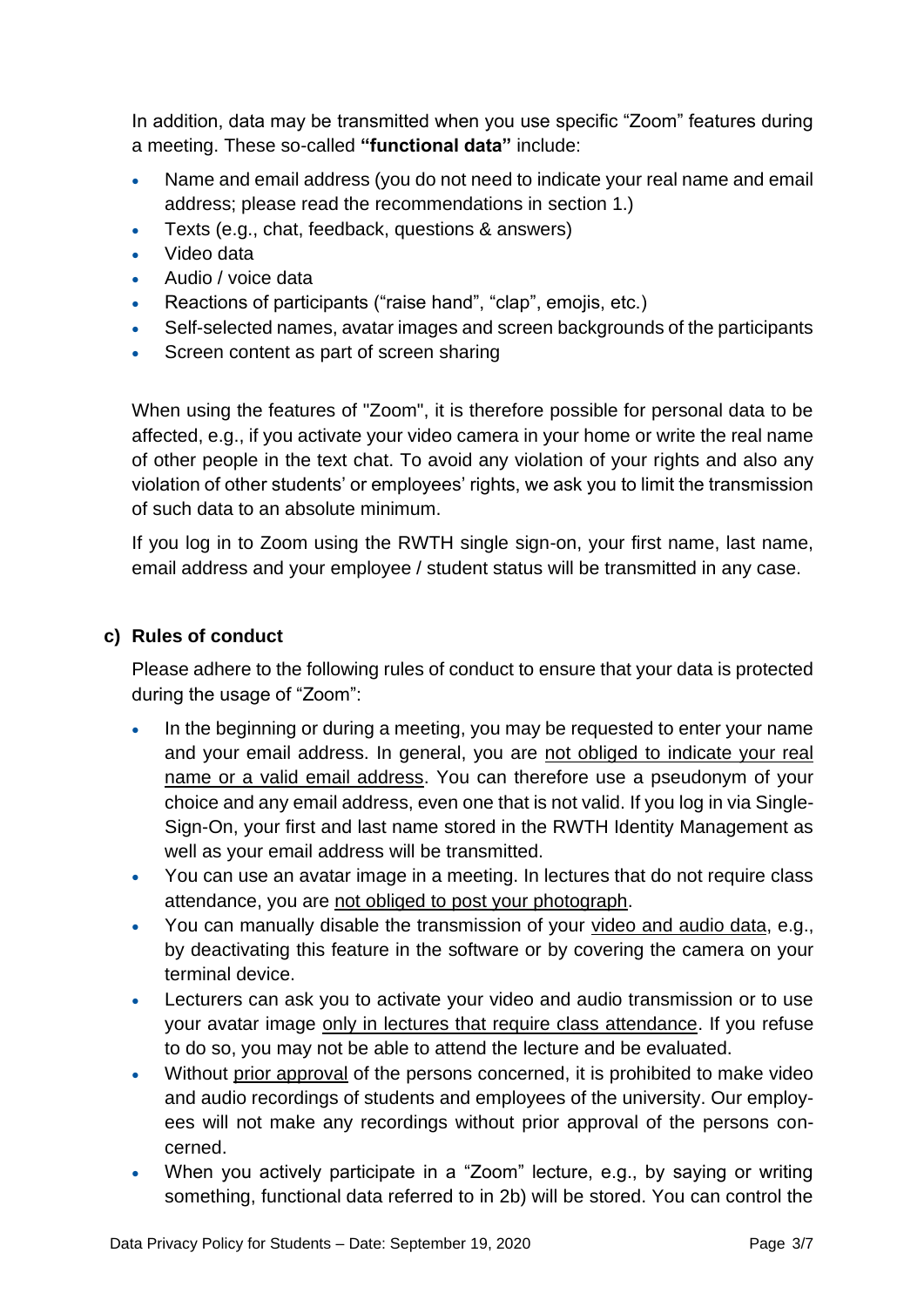scope of these data. Do not use "Zoom" features such as audio and video transmission, group chat or chat with individual participants, questions & answers tool in webinars, polling tool, raise hand, share screen, whiteboard, emojis or share files to avoid the generation of functional data. Please note that, if you do not use these features, you may possibly not be able to attend the lecture and be evaluated.

## **The RWTH does not automatically collect data when you are using "Zoom". The provider Zoom Video Communications, Inc. will process data when you are using the website and the video conferencing system.**

However, meeting participants and RWTH lecturers can store and process functional data referred to in 2b) on RWTH systems during or after a meeting. If you do not generate any functional data, no data can be stored or processed.

#### **d) Usage of cookies**

Zoom Video Communications, Inc. and their partners use cookies or similar technologies to analyze trends, manage and track usage while you visit their websites or use their products, and to collect information about you and where you access their websites or products and how you use their products and services. For further information, please read the Cookie Policy: [https://zoom.us/de-de/cookie-pol](https://zoom.us/de-de/cookie-policy.html)[icy.html.](https://zoom.us/de-de/cookie-policy.html)

## **The RWTH does not use any cookies and has no influence on how "Zoom" uses cookies.**

## **e) Data processing during the usage of "Zoom"**

Data processing is necessary in order to be able to provide you with a digital teaching and learning offer. It complements university teaching formats, such as lectures, seminars or practical exercises.

Data is processed during video and audio transmission, discussions in video conferences and chats and when you share illustrations on a whiteboard or files.

Data processing is necessary so that the RWTH can provide you with a digital teaching and learning offer via "Zoom". The data is also used to ensure system security and stability.

#### **f) Place and duration of data storage**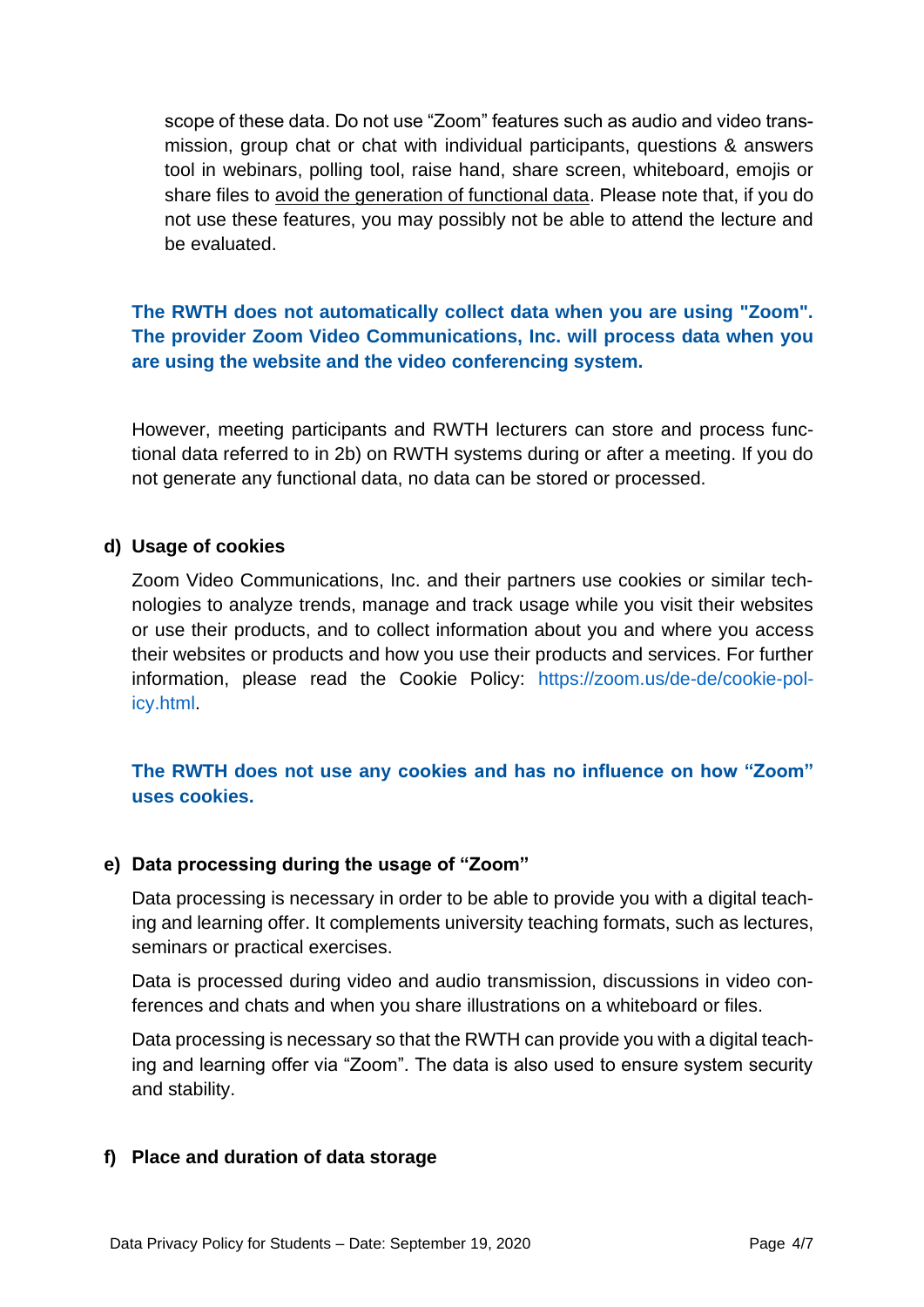Zoom Video Communications, Inc. stores the data referred to in 2b) and the cookies referred to in 2d). The collection of data for the purpose of providing the "Zoom" website and the storage of data in log files is absolutely necessary for the operation of this website. Consequently, there is no possibility of objection on the part of the users in this regard.

Lecturers can store other data from a video conference on RWTH systems. These data include functional data referred to in 2b), such as name and email address, texts (e.g., chat, feedback, questions & answers), video data, audio / voice data, reactions of participants ("raise hand", "clap", etc.), avatar images, screen backgrounds of participants or shared screen content. The data will be deleted as soon as it is no longer necessary for carrying out teaching and exam activities. Further storage can take place in individual cases if this is required by law.

## **g) Data controller for the usage of "Zoom"**

Below you find the contact details of the data controller that is responsible for the usage of "Zoom" for teaching activities at the RWTH Aachen University:

CLS – Center for Teaching and Learning Services CLS Gebäude 3024 Kackertstraße 15 52072 Aachen Phone: 0241 / 80 98084 Email: [info@cls.rwth-aachen.de](mailto:info@cls.rwth-aachen.de)

If you have any questions regarding the usage of "Zoom", please contact the CLS.

## **h) Data transfer to the USA**

As the "Zoom" servers are located in the USA, data will be transferred to the USA during the usage of "Zoom".

To protect your data, RWTH has concluded a Data Processing Agreement (DPA) with "Zoom". The DPA complies with the requirements for an agreement for processing on behalf pursuant to Art. 28 GDPR. It includes standard contractual clauses that are designed to provide additional protection for your rights.

## **By concluding the DPA, the RWTH has established a data protection level that complies with European standards.**

The data controller responsible for the collection and processing of personal data by the provider of the "Zoom" system is:

Zoom Video Communications, Inc. Eric Yuan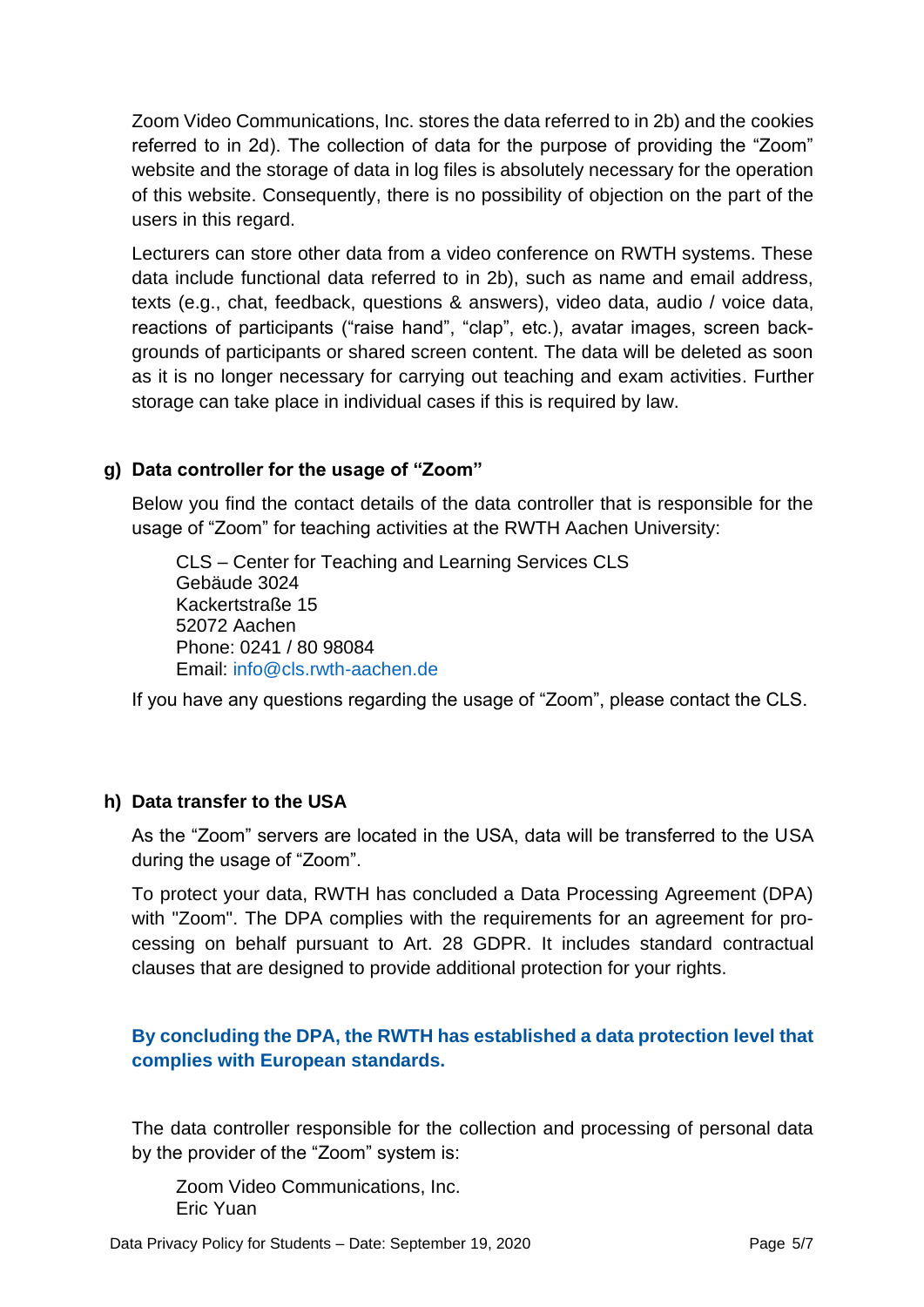55 Almaden Blvd, Suite 600 San Jose, California (95113), USA Phone: +1-888-799-9666 Email: [privacy@zoom.us](mailto:privacy@zoom.us)

This data protection declaration applies exclusively to our "Zoom" teaching and learning offer. It does not apply to other online services and websites to which we merely refer.

# **i) Tracking and analysis tools**

The RWTH Aachen does not use any tracking or analysis tools.

## **3. Necessity of data processing**

The processing of the data mentioned above is necessary for the provision of a website and thus serves to protect our legitimate interests and to fulfill the teaching and research mandate of the university.

You have the right to withdraw your consent for the processing of functional data referred to in 2b) at any time and without giving reasons. The withdrawal of consent shall not affect the lawfulness of processing based on consent before its withdrawal. The withdrawal leads to the erasure of your functional data. If these data are necessary to ensure proper execution of teaching and exam activities, you may possibly not be able to attend the lecture and be evaluated.

Please send your withdrawal to:

CLS – Center for Teaching and Learning Services CLS Email: [info@cls.rwth-aachen.de](mailto:info@cls.rwth-aachen.de)

## **4. Data Protection Officer**

If you have any questions about data protection, you can contact our Data Protection Officer at any time.

RWTH Aachen University Datenschutzbeauftragter Phone: 0241 / 80 93665 Email: [dsb@rwth-aachen.de](mailto:dsb@rwth-aachen.de)

The Data Protection Officer will also inform you about your other rights.